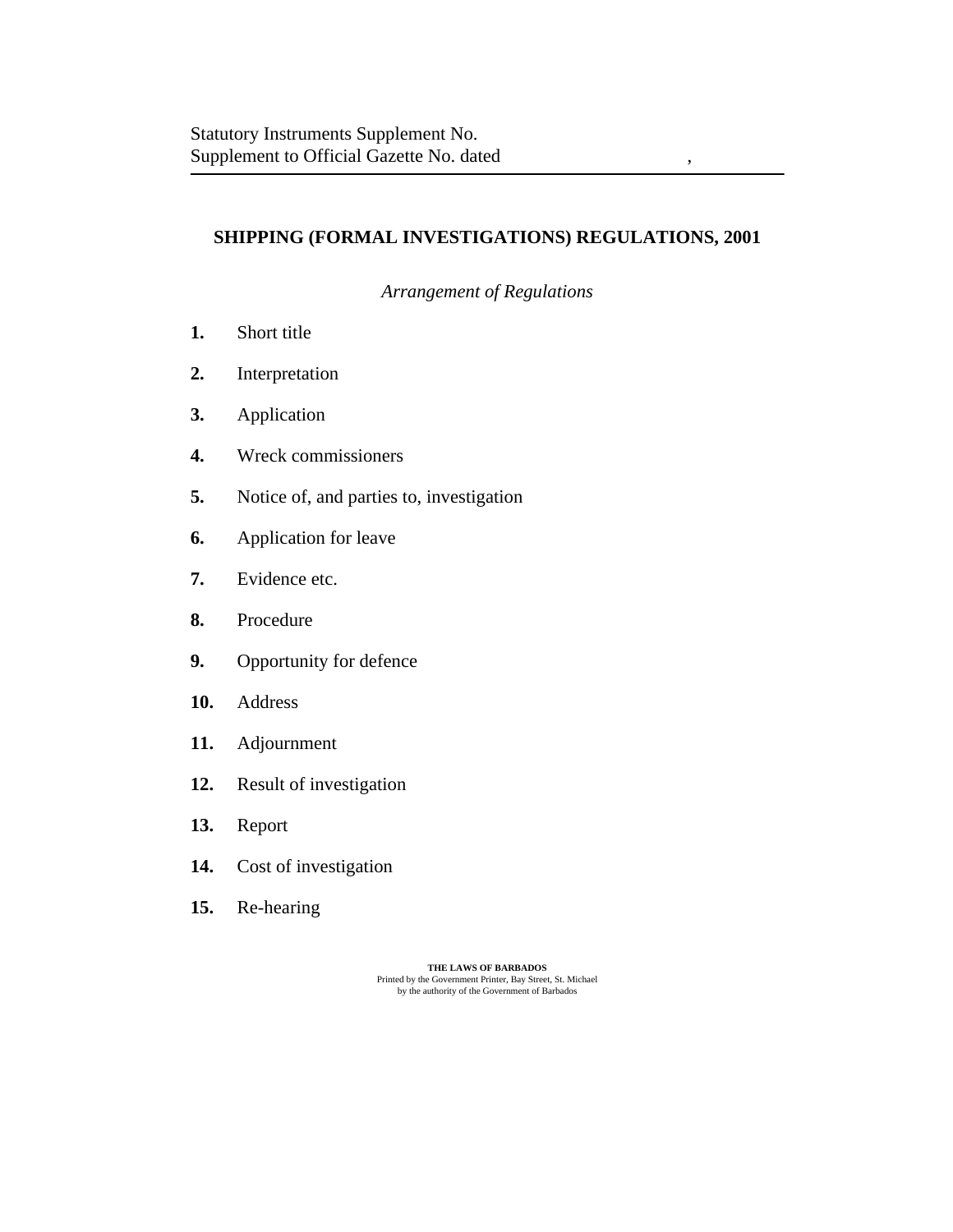[Revocation](#page-10-0)*[revoked]* **16.**

> **SCHEDULE** *[QUALIFICATIONS OF ASSESSORS](#page-11-0)*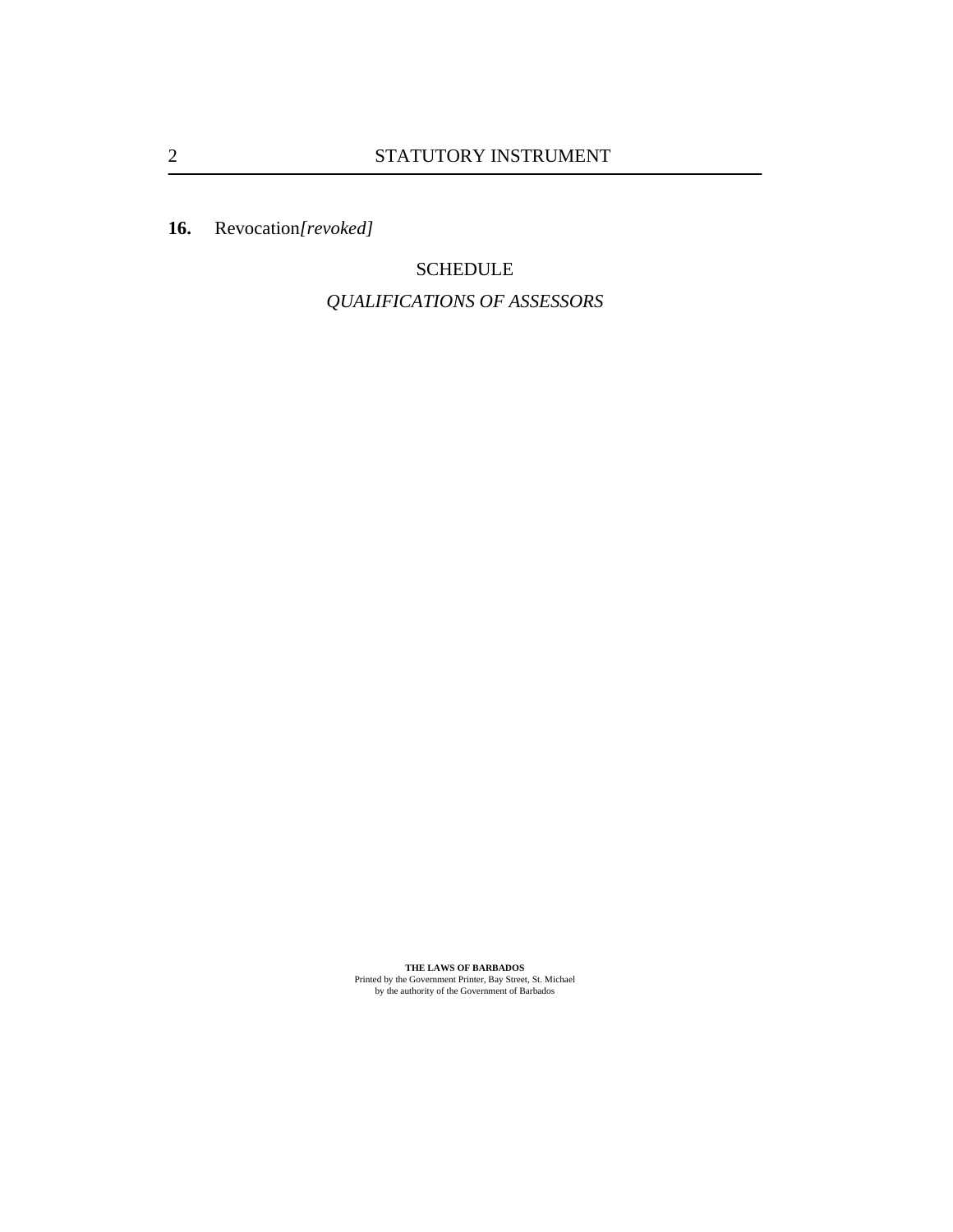### <span id="page-2-0"></span>**S.I. 2001 No. 43**

#### Shipping

### CAP. 296

### **SHIPPING (FORMAL INVESTIGATIONS) REGULATIONS, 2001**

These Regulations were made on 26th April, 2001 by the Minister under section 349 of the *Shipping Act*. **Authority :**

**Commencement:** 26th April, 2001.

### **Short title**

These Regulations may be cited as the *Shipping (Formal Investigations) Regulations, 2001*. **1.**

#### **Interpretation**

In these Regulations, **2.**(1)

- "formal investigation" means a formal investigation into a shipping casualty or incident conducted under section 293(2) of the Act;
- "officer" means an officer qualified for the purposes of section 90 of the Act, and includes a master, mate, deck officer, marine engineer, officer and radio officer;
- "re-hearing" means a re-hearing of a formal investigation;
- "shipping casualty" means a casualty of the kind described in section 293(1) of the Act;
- "wreck commissioner" means a wreck commissioner appointed under section 295(1) of the Act to hold formal investigations.

For the purposes of these Regulations, the definitions specified in Article II and regulation 1/1 of the Standards of Training, Certification and (2)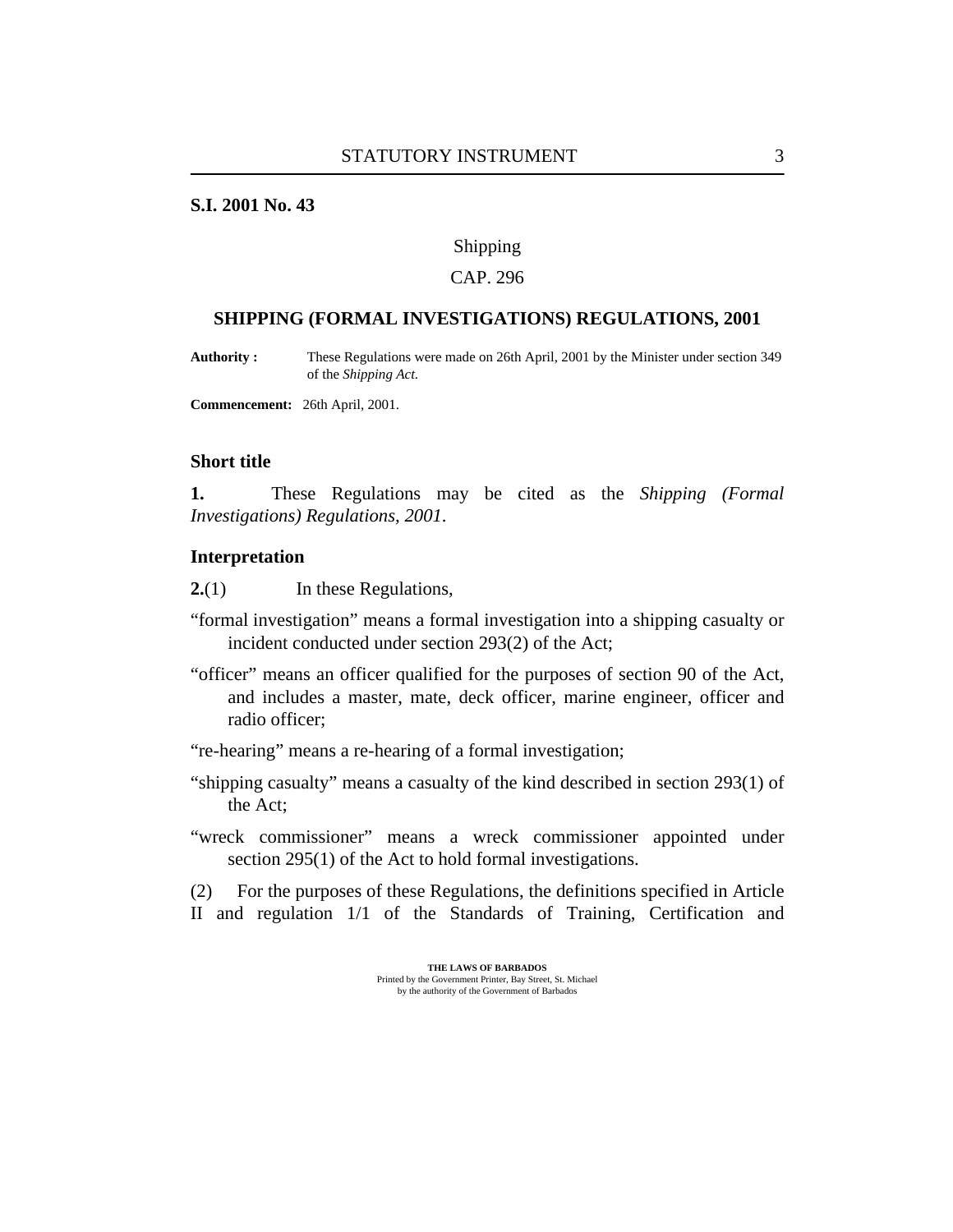Watchkeeping for Seafarers Convention and section A-1/1 of the Standards of Training, Certification and Watchkeeping of Seafarers Code shall form part of these Regulations.

### **Application**

These Regulations shall apply to any formal investigation and to any re-hearing of a formal investigation held under section 295 and section 298 of the Act. **3.**

## **Wreck commissioners**

Where it appears to the Minister that a formal investigation should be held **4.**(1)

- into the circumstances or causes of; or *(a)*
- into any particular matter relating to, *(b)*

a shipping casualty or incident, the Minister may direct that a formal investigation be held by a wreck commissioner and conducted in accordance with these Regulations.

A wreck commissioner shall be assisted by one or more assessors appointed by the Minister. (2)

Where during a formal investigation any question as to the cancellation or suspension of an officer's certificate is likely to arise, the wreck commissioners shall be assisted by not fewer than 2 assessors, (3)

- 2 of whom shall be, in the case of a master or deck officer, *(a)* mercantile marine masters;
- $(b)$  one of whom shall be, in the case of a marine engineer officer, a mercantile marine engineer or a mercantile marine master.

The qualifications of the assessors are set out in the *[Schedule](#page-11-0)* to these Regulations. (4)

<span id="page-3-0"></span>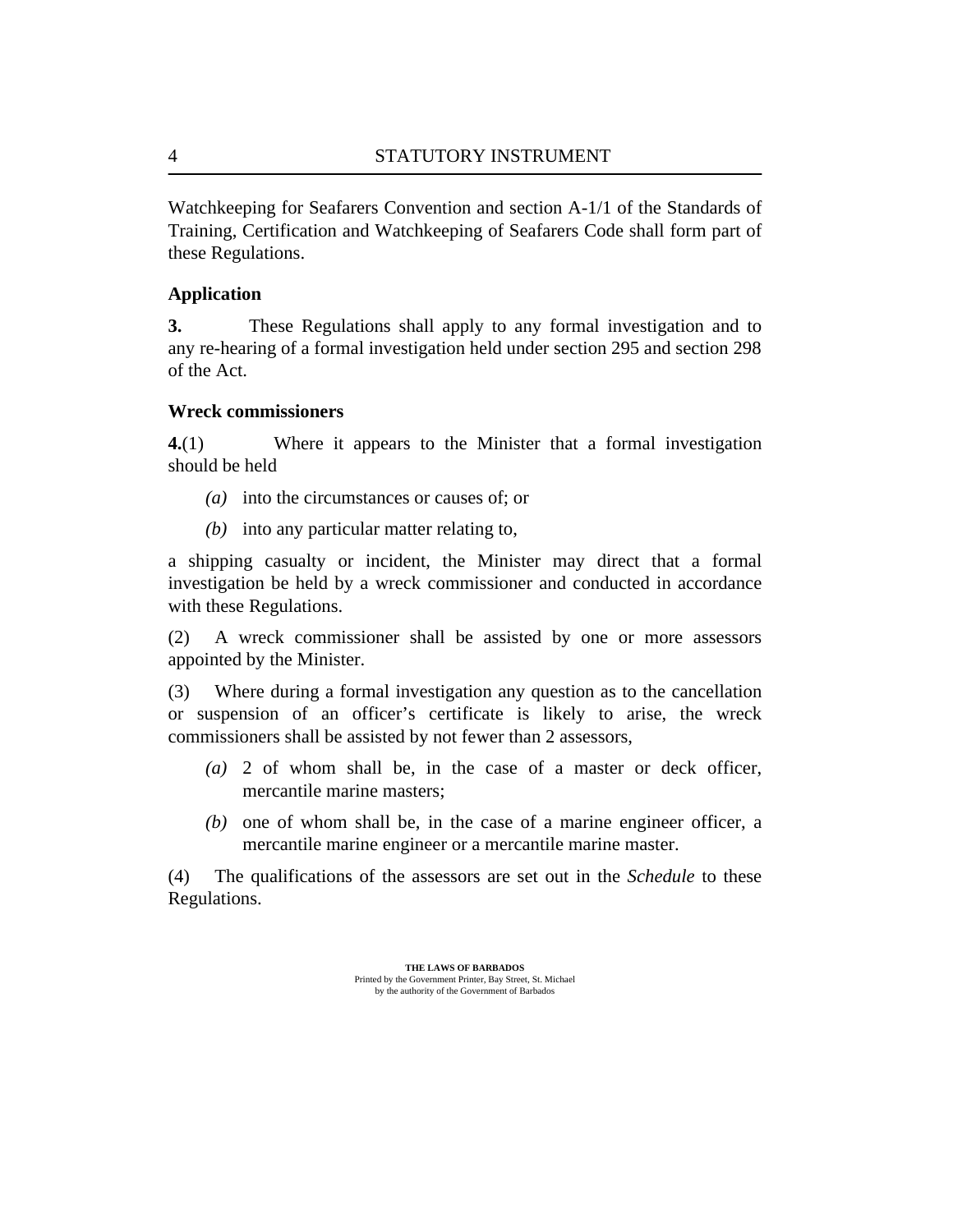<span id="page-4-0"></span>Where the circumstances set out in sub-paragraph (3) apply, wherever possible at least one of the assessors appointed must have had experience in the same capacity, and in the same type of ship, as the officer concerned. (5)

## **Notice of, and parties to, investigation**

Where a Minister causes a formal investigation to be held, the Minister shall cause a notice, in these Regulations referred to as a "notice of investigation" to be served on any person, including the Barbados Ships' Registry, who in the opinion of the Minister ought to be made a party to the formal investigation. **5.**(1)

- The Minister shall be a party to the formal investigation. (2)
- The notice of investigation shall contain (3)
	- (a) a statement of the facts giving rise to the formal investigation; and
	- a statement of the questions which the Minister intends to raise at the *(b)* formal investigation.

The Minister may, at any time before or during the hearing of a formal investigation, (4)

- amend; *(a)*
- add to; or *(b)*
- $(c)$  omit,

any of the questions contained in the notice of investigation.

The Minister shall as far as practicable cause every party to a formal investigation to be given not less than 30 days' notice of the time, date and place of the hearing of the formal investigation. (5)

The notice given pursuant to paragraph (5) shall not be required to be given to any person to whom [regulation 6](#page-5-0) applies and who is made a party to the formal investigation after the date of the hearing has been fixed. (6)

> **THE LAWS OF BARBADOS** Printed by the Government Printer, Bay Street, St. Michael

by the authority of the Government of Barbados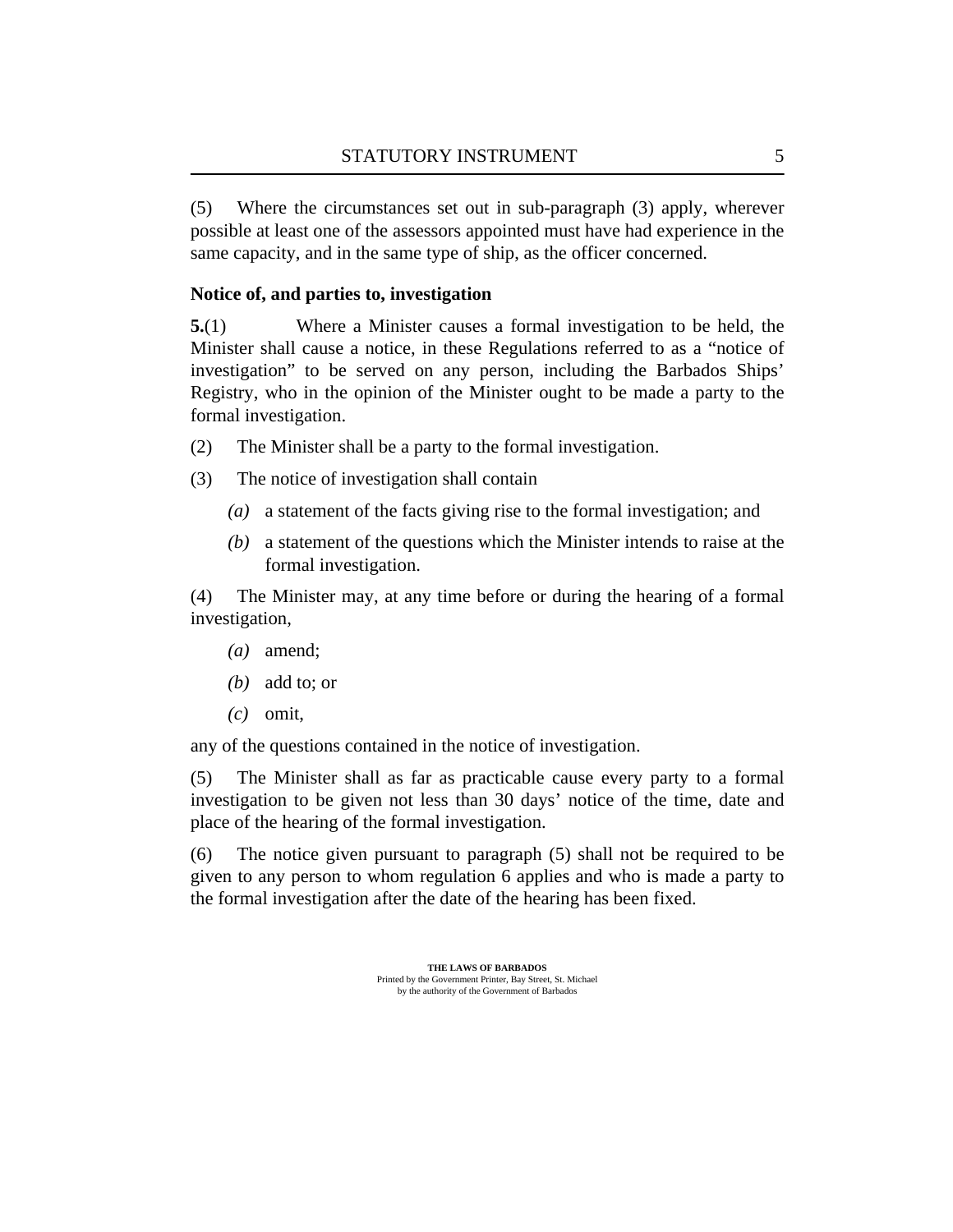Where at any time during the preparation for the formal investigation it appears to the Minister that the conduct of any party will be in issue, the Minister shall cause that party to be notified to that effect. (7)

The service of any notice or other document issued under this regulation may be effected personally, by registered post or by the recorded delivery service to the person's last-known address. (8)

## **Application for leave**

Any person who is not already a party to a formal investigation may apply to the wreck commissioner to become a party to the formal investigation, and the application may be made at any time before or during the formal investigation. **6.**

## **Evidence etc.**

Without prejudice to the admission of documents as secondary evidence allowed by statute or otherwise, affidavits, statutory declarations and other written evidence shall, unless the wreck commissioner considers it unjust, be admitted as evidence at the formal investigation. **7.**(1)

A party may give to any other party notice in writing to admit any documents, and in a case of neglect or refusal to admit after such notice the party so neglecting or refusing shall be liable for all the costs of proving the documents, whatever may be the result, unless the wreck commissioner is of the opinion that refusal to admit was reasonable. (2)

The cost of proving any document shall not be allowed unless the notice stated in paragraph (2) is given, except where the omission to give the notice has, in the opinion of an officer by whom the costs are taxed, caused a saving of expense. (3)

The wreck commissioner may, at any time before the date appointed for the commencement of the formal investigation, hold a preliminary meeting at which any direction may be given, or any preliminary or interlocutory order as to the procedure may be made. (4)

<span id="page-5-0"></span>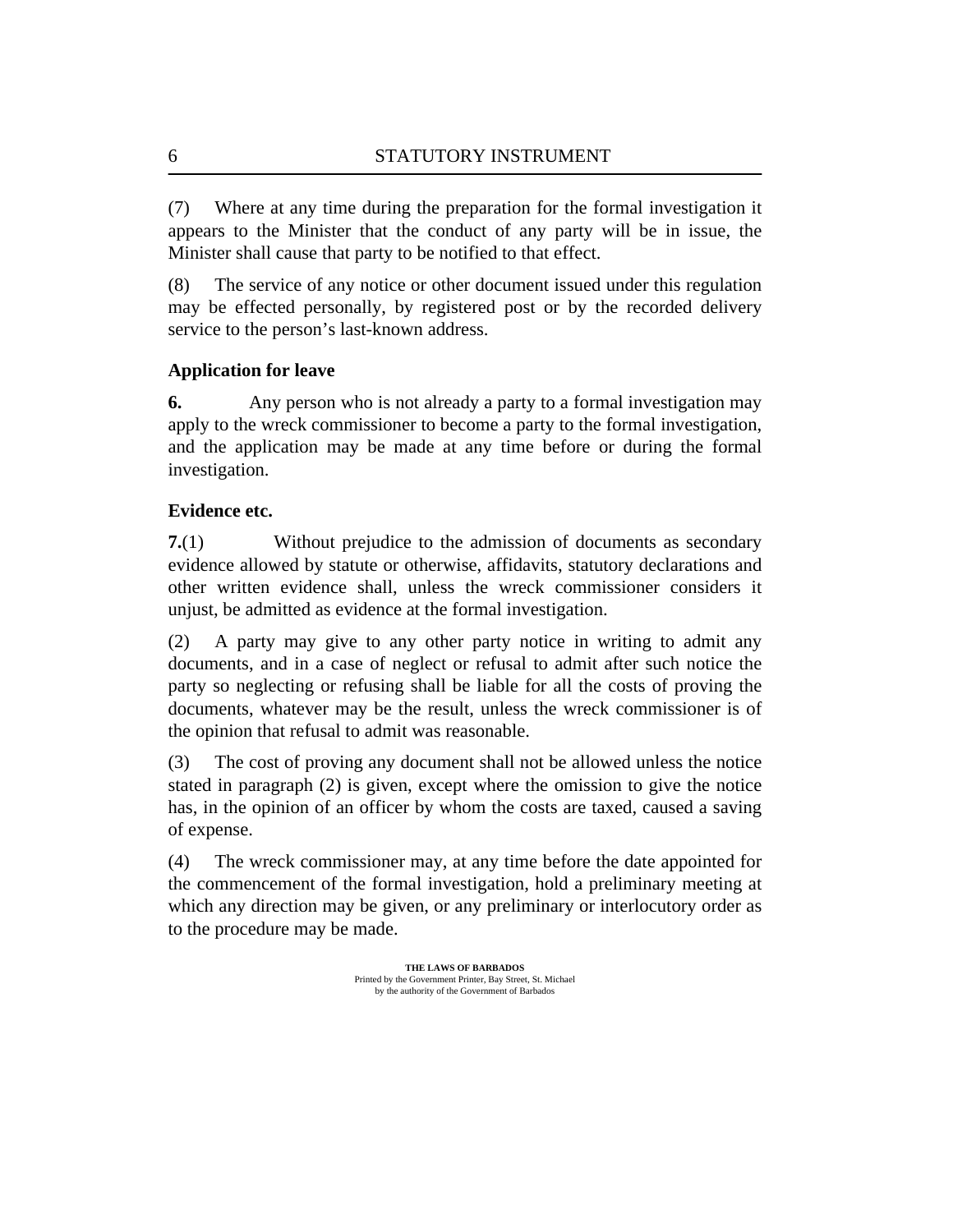<span id="page-6-0"></span>The wreck commissioner may, at the time and place appointed for the commencement of the formal investigation, proceed with the formal investigation whether or not (5)

- a party upon whom a notice of investigation has been served; or *(a)*
- a person who has applied to become a party, *(b)*

is or is not present:

Provided that, where the party concerned has been served with the notice of investigation by post, the wreck commissioner shall not proceed with the formal investigation in his absence unless he is satisfied that the party has been served in accordance with [regulation 5\(8\).](#page-5-0)

A formal investigation shall be held in public except where the wreck commissioner is of the opinion that (6)

- in the interests of justice; or *(a)*
- (b) for other good and sufficient reason in the public interest,

any part of the evidence, or any argument relating thereto, should be heard in private.

### **Procedure**

At the commencement of a formal investigation, the Minister shall make an opening statement, which shall be followed at the discretion of the wreck commissioner with a brief speech by each party to the investigation. **8.**(1)

Witnesses on behalf of the Minister may be called and examined, and the Minister may adduce documentary evidence. (2)

The witnesses referred to in paragraph (2) may be cross-examined by the parties, in such order as the wreck commissioner may direct, and then be reexamined on behalf of the Minister. (3)

The Minister shall ask questions relating to (4)

(a) the shipping casualty or incident; and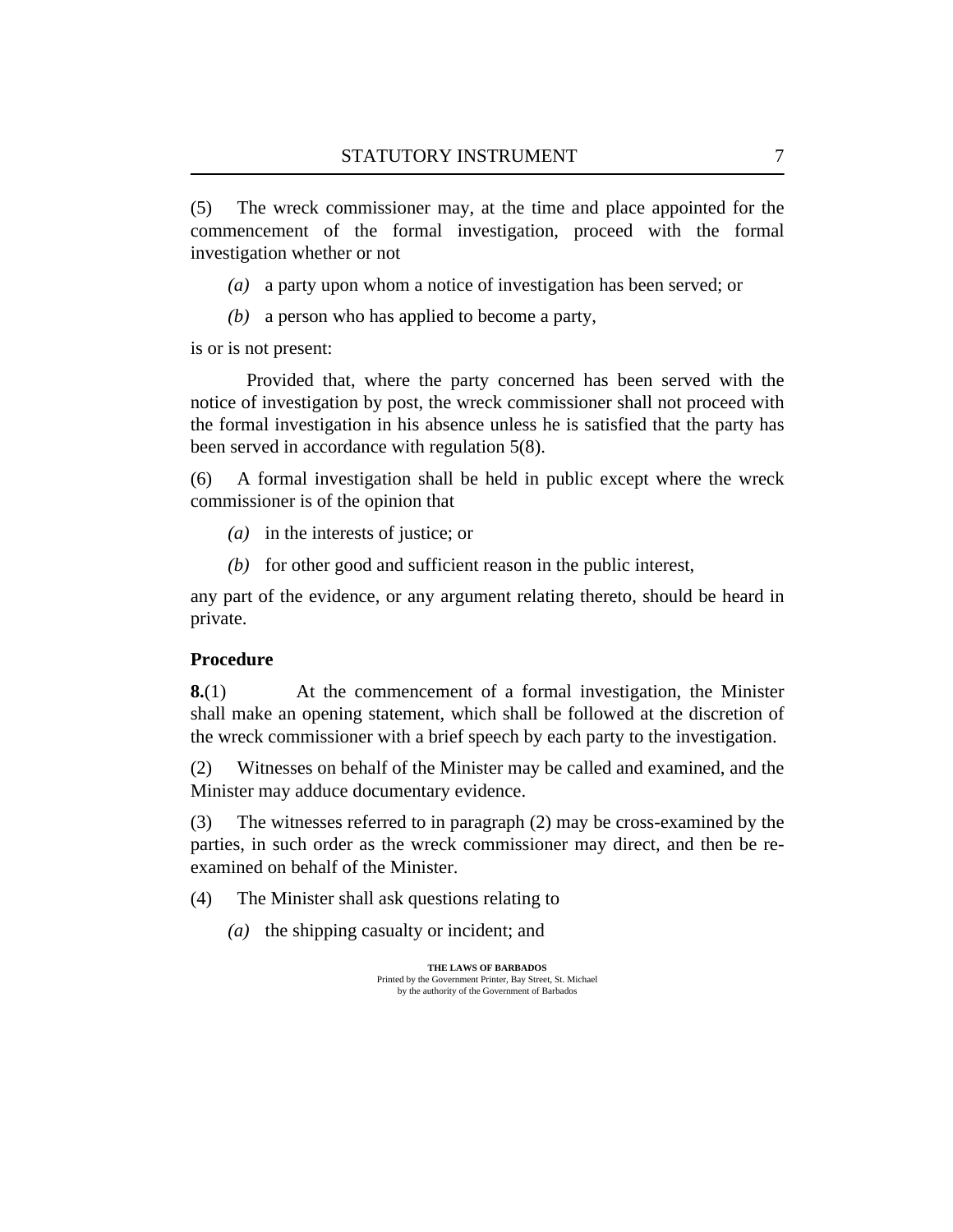$(t)$  the conduct of persons connected with the shipping casualty or incident,

upon which the opinion of the wreck commissioner is desired.

In framing the questions referred to in paragraph (4) for the opinion of the wreck commissioner, the Minister may make (5)

- modifications in; *(a)*
- additions to; or *(b)*
- omissions from, *(c)*

the questions as set out in the notice of investigation or subsequent notice referred to in [regulation 5\(3\),](#page-4-0) having regard to the evidence which has been given.

- Any other party to the formal investigation shall be entitled to (6)
	- make a further opening statement; *(a)*
	- (b) give evidence to adduce documentary evidence;
	- call witnesses; *(c)*
	- (d) cross-examine any witnesses called by any other party; and
	- address the wreck commissioner in such order as the wreck *(e)* commissioner may direct.

The Minister may also produce and examine other witnesses, who may be cross-examined by the parties and re-examined by the Minister. (7)

A party to a formal investigation who does not appear in person at a formal investigation and is not represented may make representations in writing to the wreck commissioner, and such written representations may be read out at the formal investigation by or on behalf of the wreck commissioner. (8)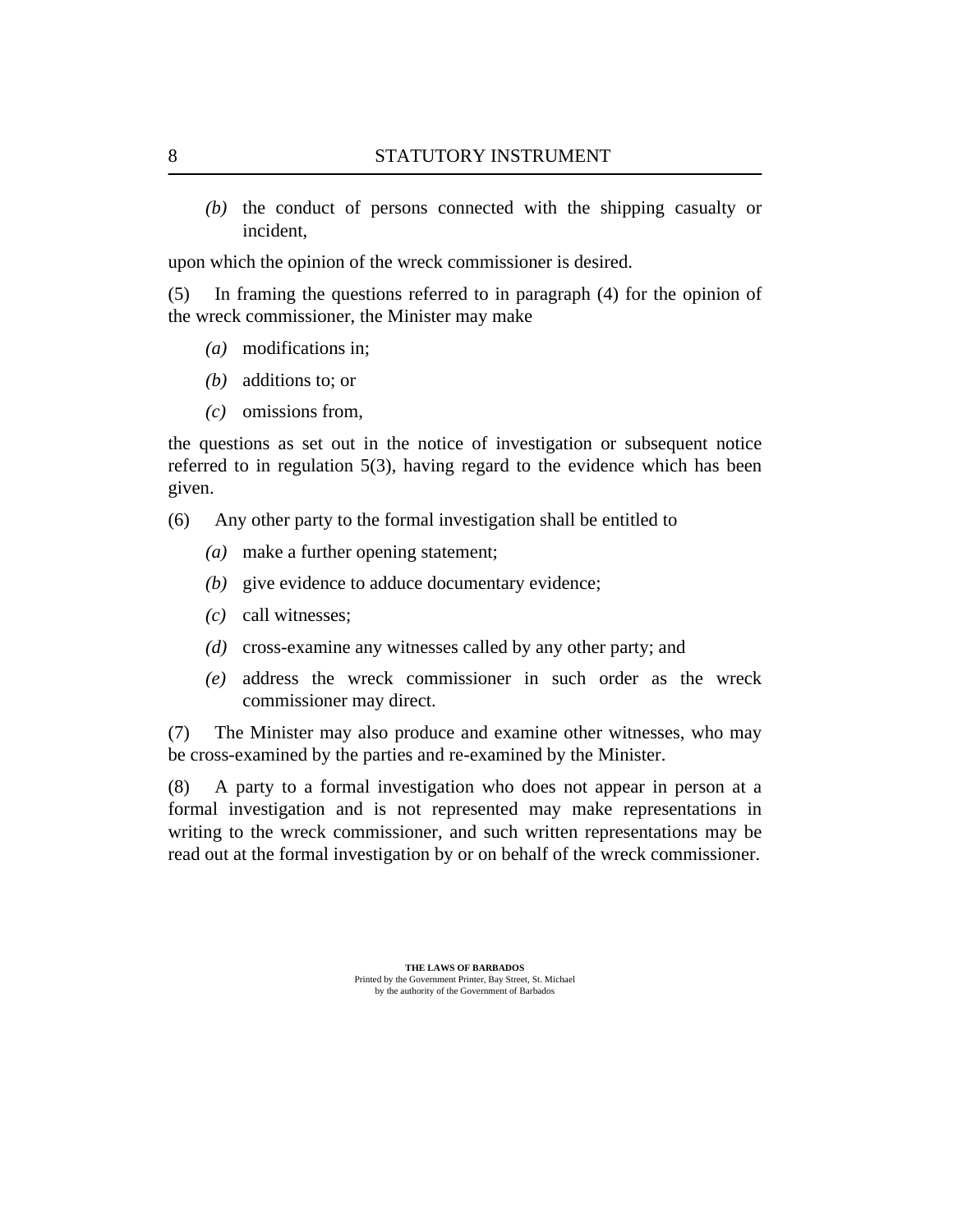## <span id="page-8-0"></span>**Opportunity for defence**

Every formal investigation shall be conducted in such a manner that, if substantial criticism is made against any person, that person shall have an opportunity of making his defence either in person or otherwise. **9.**

## **Address**

A party may, after all the evidence is taken, address the wreck commissioner upon the evidence; and the Minister may address the wreck commissioner in reply upon the whole case. **10.**(1)

On the conclusion of the Minister's reply, the person whose certificate of competency may be affected may be invited by the wreck commissioner to make a final statement as to why, in the event that his conduct caused or contributed to the casualty, his certificate of competency should not be cancelled or suspended or he should not be censured. (2)

## **Adjournment**

The wreck commissioner may adjourn a formal investigation and, where an adjournment is asked for by any party to the formal investigation the wreck commissioner may impose such terms as to payment of costs or otherwise as he thinks just as a condition of granting the adjournment. **11.**

## **Result of investigation**

- The wreck commissioner shall, at the end of a formal investigation, **12.**
	- give his decision concerning the certificate of competency and a *(a)* brief summary of his findings in public in cases where an officer's certificate is cancelled or suspended; and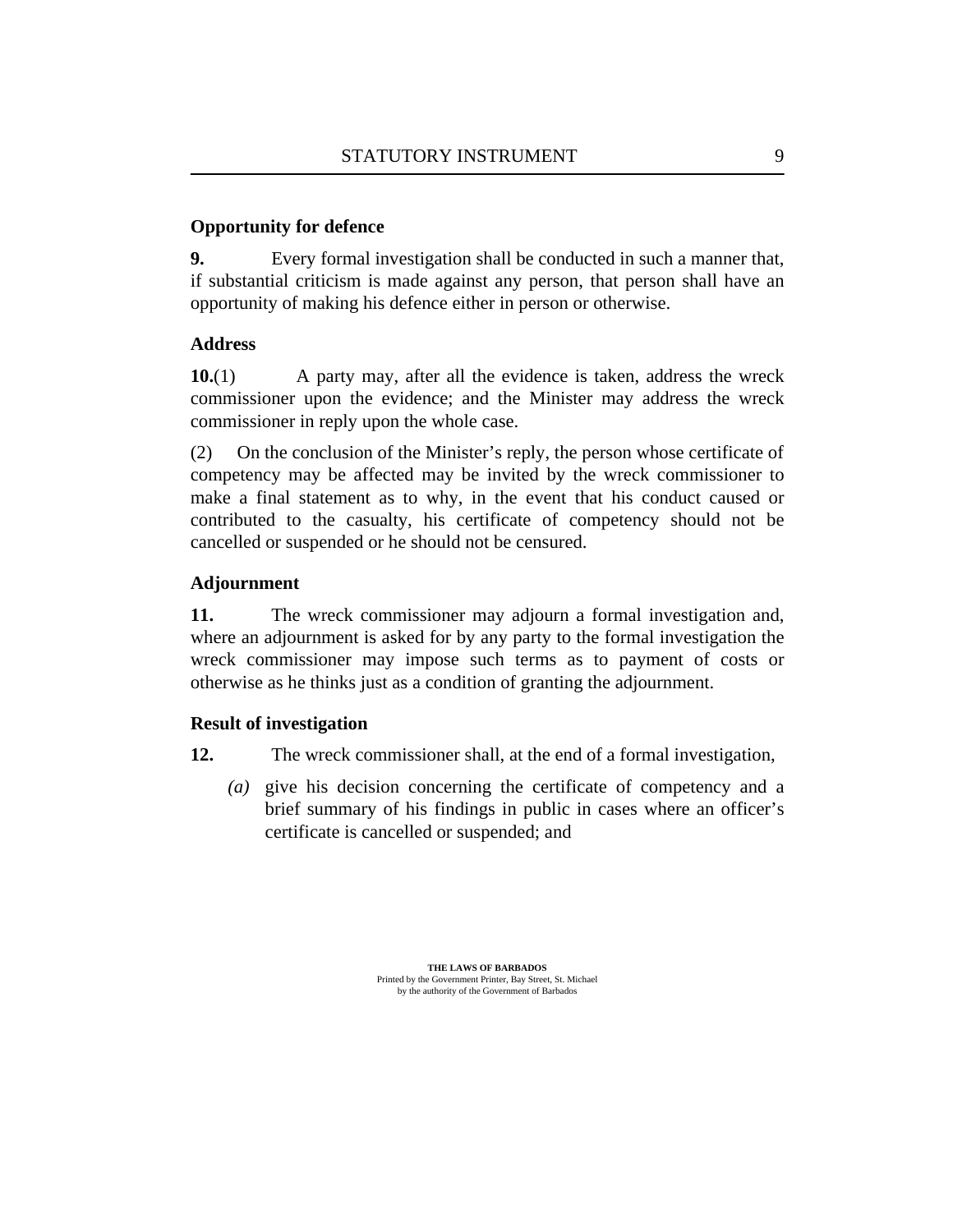- <span id="page-9-0"></span>whether or not a certificate is in issue, make a report on the case to *(b)* the Minister, and the report shall include
	- the wreck commissioner's and the assessors' findings respectively as to the reasons for the shipping casualty or incident; (i)
	- (ii) any particular matter relating to the shipping casualty or incident;
	- (iii) the conduct of any person implicated in the shipping casualty; and
	- (iv) the reasons for suspending or cancelling the officer's certificate of competency.

### **Report**

- Each assessor shall **13.**(1)
	- (a) sign the report with or without reservations; or
	- (b) state in writing his dissent and the reasons for his dissent,

and the dissent and reasons shall be forwarded to the Minister with the report.

The Minister shall, unless in the interests of justice or otherwise in the public interest there are good reasons to the contrary, cause each party to the investigation to be given a copy of the whole or, where appropriate, the relevant part of the report. (2)

### **Cost of investigation**

Where the wreck commissioner orders the cost and expenses of the formal investigation or any part of the investigation to be paid by a party other than the Minister, he shall state in a report his reasons for making such an order. **14.**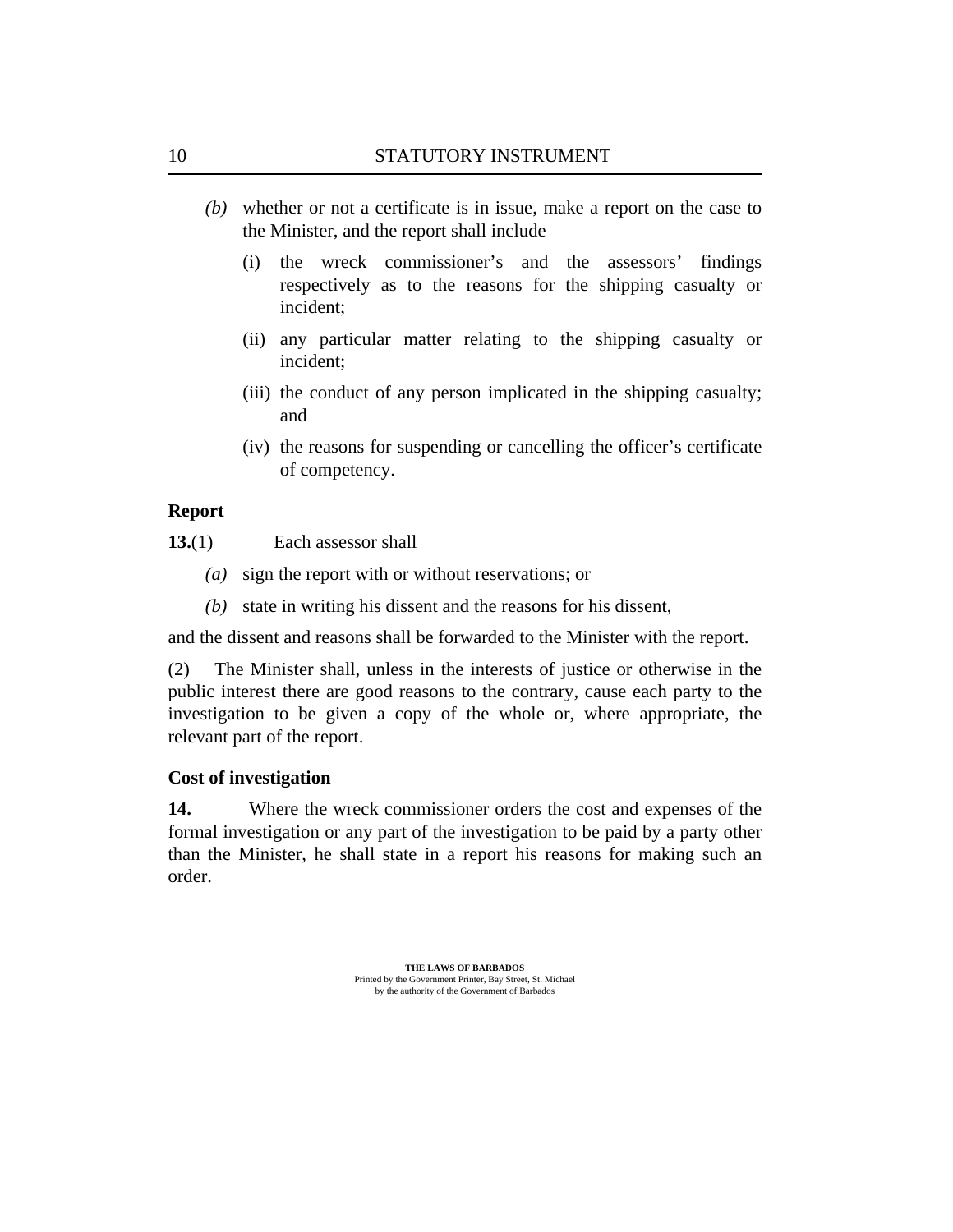# <span id="page-10-0"></span>**Re-hearing**

Any re-hearing of a formal investigation pursuant to section 298 of the Act shall be conducted in accordance with these Regulations. **15.**

### **Revocation**

*[The [Merchant Shipping \(Formal Investigations\) Rules, 1985](http://vm-lims2008:8480/en/showdoc/cr/) [\(S.I. 1985 No. 1001 \(U.K.\)\)](http://vm-lims2008:8480/en/showdoc/cr/) made under section 349(3) of the Shipping Act are hereby revoked.]* **16.**